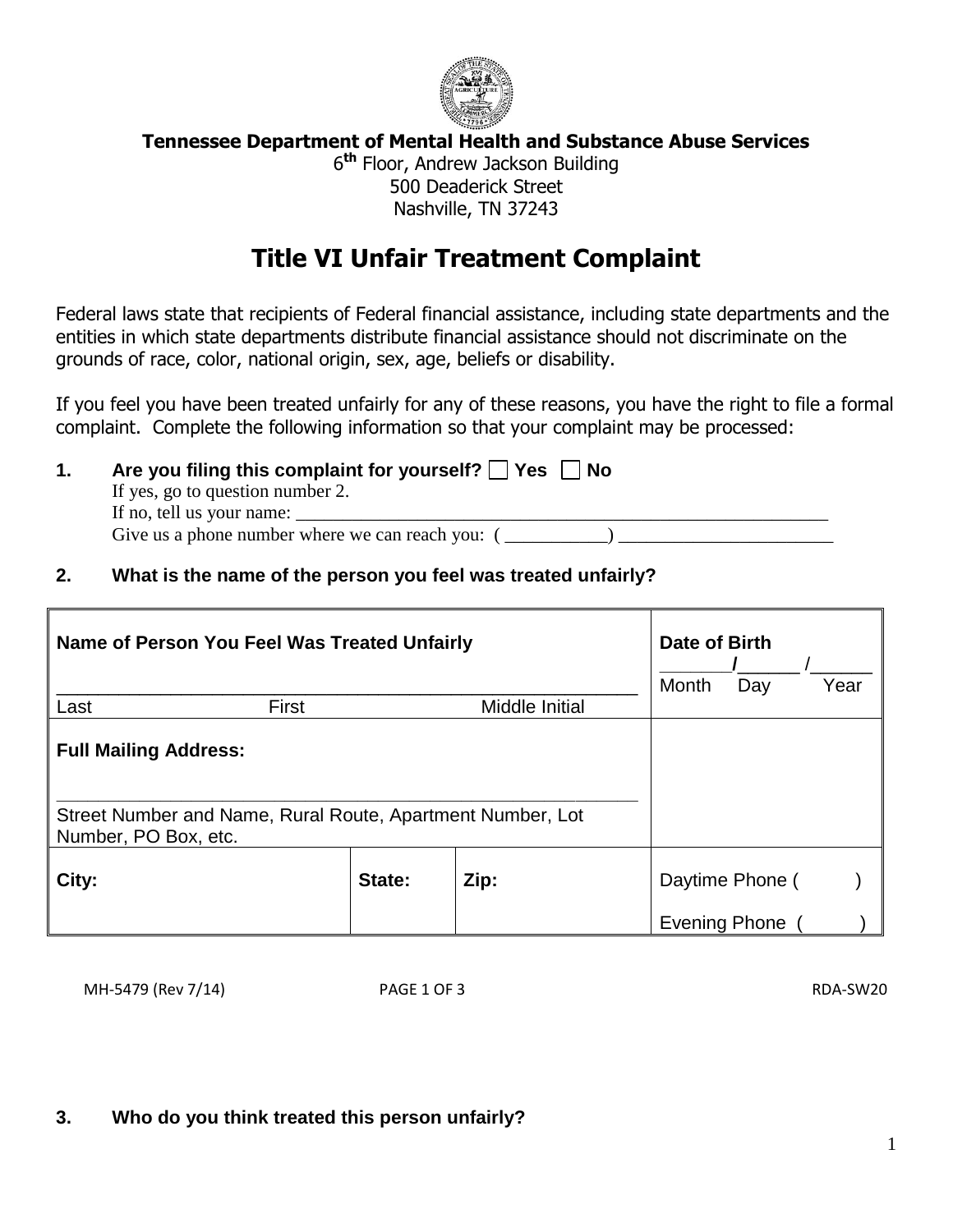|      |                                                                                        |                                                |                        |                                                                                                                                                                                                                                | Phone Number $(\_\_)$ - or $-(\_\_)$                                                              |                                      |
|------|----------------------------------------------------------------------------------------|------------------------------------------------|------------------------|--------------------------------------------------------------------------------------------------------------------------------------------------------------------------------------------------------------------------------|---------------------------------------------------------------------------------------------------|--------------------------------------|
|      |                                                                                        | Give us facts about the unfair treatment.      |                        |                                                                                                                                                                                                                                |                                                                                                   |                                      |
|      |                                                                                        |                                                |                        |                                                                                                                                                                                                                                | Check the box or boxes that you think were the reason for the unfair treatment.                   |                                      |
|      |                                                                                        |                                                |                        |                                                                                                                                                                                                                                | Race $\Box$ Color Birthplace $\Box$ Language spoken $\Box$                                        | $Sex$                                |
|      |                                                                                        |                                                |                        | Religion Beliefs $\Box$ Age Disability $\Box$                                                                                                                                                                                  |                                                                                                   |                                      |
| What | date                                                                                   |                                                |                        |                                                                                                                                                                                                                                | did the unfair treatment                                                                          | take                                 |
|      |                                                                                        |                                                |                        |                                                                                                                                                                                                                                | Do you think it has happened other times? $\Box$ Yes $\Box$ No If yes, how many other times?      |                                      |
|      |                                                                                        |                                                |                        |                                                                                                                                                                                                                                |                                                                                                   | N <sub>o</sub>                       |
|      |                                                                                        |                                                |                        |                                                                                                                                                                                                                                |                                                                                                   |                                      |
|      | Have you complained about this problem before and tried to have it stopped? $\Box$ Yes |                                                |                        |                                                                                                                                                                                                                                |                                                                                                   |                                      |
|      |                                                                                        | If yes, who have you talked to about it? Name: | ______________________ |                                                                                                                                                                                                                                |                                                                                                   |                                      |
|      |                                                                                        |                                                |                        |                                                                                                                                                                                                                                |                                                                                                   |                                      |
|      |                                                                                        |                                                |                        |                                                                                                                                                                                                                                |                                                                                                   |                                      |
|      |                                                                                        |                                                |                        | Have you filed this complaint with any federal or state court?                                                                                                                                                                 | Have you filed this complaint with another federal, state, or local agency? $\Box$ Yes $\Box$ No  | $\blacksquare$ Yes $\blacksquare$ No |
|      |                                                                                        |                                                |                        | If yes, check all that apply. Federal agency $\Box$ Federal court [                                                                                                                                                            |                                                                                                   |                                      |
|      |                                                                                        |                                                |                        |                                                                                                                                                                                                                                | State agency State court Local agency                                                             |                                      |
|      |                                                                                        |                                                |                        |                                                                                                                                                                                                                                |                                                                                                   |                                      |
|      |                                                                                        |                                                |                        |                                                                                                                                                                                                                                | If yes, tell us the name of the contact person at the agency/court where you filed the complaint. |                                      |
|      |                                                                                        |                                                |                        |                                                                                                                                                                                                                                |                                                                                                   |                                      |
|      |                                                                                        |                                                |                        |                                                                                                                                                                                                                                |                                                                                                   |                                      |
|      |                                                                                        |                                                |                        |                                                                                                                                                                                                                                | Agency/Court Name                                                                                 |                                      |
|      |                                                                                        |                                                |                        | Address and the contract of the contract of the contract of the contract of the contract of the contract of the contract of the contract of the contract of the contract of the contract of the contract of the contract of th |                                                                                                   |                                      |
|      |                                                                                        |                                                |                        |                                                                                                                                                                                                                                |                                                                                                   |                                      |
|      |                                                                                        |                                                |                        |                                                                                                                                                                                                                                |                                                                                                   |                                      |

MH-5479 (Rev 7/14) **Page 2 of 3** RDA-SW20

\_\_\_\_\_\_\_\_\_\_\_\_\_\_\_\_\_\_\_\_\_\_\_\_\_\_\_\_\_\_\_\_\_\_\_\_\_\_\_\_\_\_\_\_\_\_\_\_\_\_\_\_\_\_\_\_\_\_\_\_\_\_\_\_\_\_\_\_\_\_\_\_\_\_\_\_\_\_\_